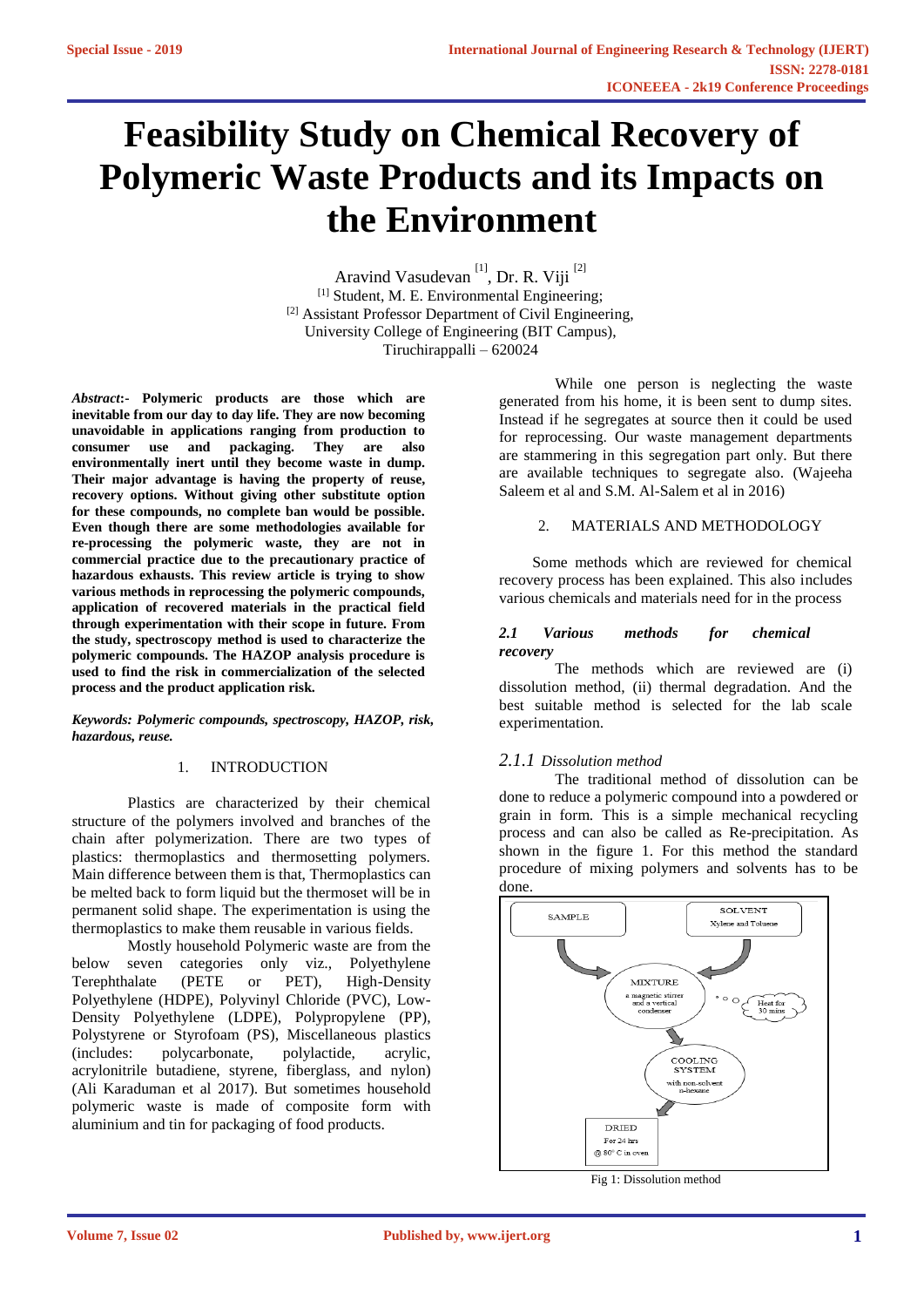As per the theoretical selections, HDPE or LDPE or PP are taken as polymer sample and solvent here would be xylene and toluene. Sometimes deionized water is also used for reprecipitation, whereby an aqueous solution will be obtained and is called as hydrogel as suggested by Herman

S. Mansur et al in the year 2004.

# *2.1.2 Thermal cracking*

Thermal cracking of polymeric compounds involves, using heat as a component to degrade polymers in the absence of atmospheric oxygen. Nitrogen can be used in the closed system of thermal cracking as to get good result from the liquid and gaseous effluent. This process can either be called as pyrolysis as shown in fig 2.

In the first stage of the process the collected samples are sorted out and then categorized as per the plastic waste management rules 2016. Then the sample is placed in the reactor. Reactor would be placed in the heating mantle and the desired temperature is fixed according to the category of the compound used as sample. After the interior temperature of the reactor reaches its desired temperature, the evolving gas is allowed to passthrough the condenser.



Fig 2: Thermal cracking – Pyrolysis setup

Now the condenser helps us to modify the phase of the gas to liquid. The liquid is collected in a receiving flask which is placed inside the ice bath. Here, Thermocouple is used for measuring the temperature. (C. Albano et al in 1999.)

# *2.1.3 Hydrogen Recovery*

The process is a budding technology experimenting by Dr. Moritz Kuehnel et al in 2017 and it uses light absorbing material, for instance quantum dots can be added to the sample before it is placed in an alkaline solution and then exposed to sunlight which creates hydrogen. Which can be absorbed by seeing bubbles evolving. The process is unique and cheap as it does not need precleaning of samples for grease and oil, at the initial stage. The study was conducted only by

using the Polyethylene terephthalate (PET). One part of the PET material is separated as hydrogen, carbon dioxide and the other part remains as solution and is intact and used for making recycled plastic products.

# *3.3 Liquid effluent phase*

The final substance collected in the receiving flask should be a liquid effluent. But, even in the room temperature of  $30^{0}$  C the liquid gets converted into solid material. Hence, the experimentation needs to be done in a closed environment to get the best result.





Fig 3: Hydrogen recovery from polymeric compounds – process

# 3. RESULT AND DISCUSSION

The selected best method is experimented in lab scale and then the following results were obtained.

# *3.1 Temperature*

The original thermal cracking process have to be done at the temperature of 350<sup>0</sup> C to 900<sup>0</sup> C but the lab scale experimentation only accepts average temperature of  $60^{\circ}$  C and thus the rate of gas production will be very small and the smelted polymer will return to the solid state and cannot be made as oil substance (Edy Hartulistiyosoa et al in 2015).

# *3.2 Gas pressure*

The evolving gas need to be flow through the condenser by gravity flow, but in this experiment the gas production rate and up flow velocity is comparably less to flow through the condenser and sometimes the condensation occurs in the reactor itself creating an aqueous solution inside the reactor. Which is considered as the final substance.

If the sample taken is monolithic. Which means the single category of waste then the quality of liquid produced is not good and so they are getting turned into solid easily. But if the sample used is a mixed sample, then the liquid effluent will be stood for some more time as liquid the application can be easy.